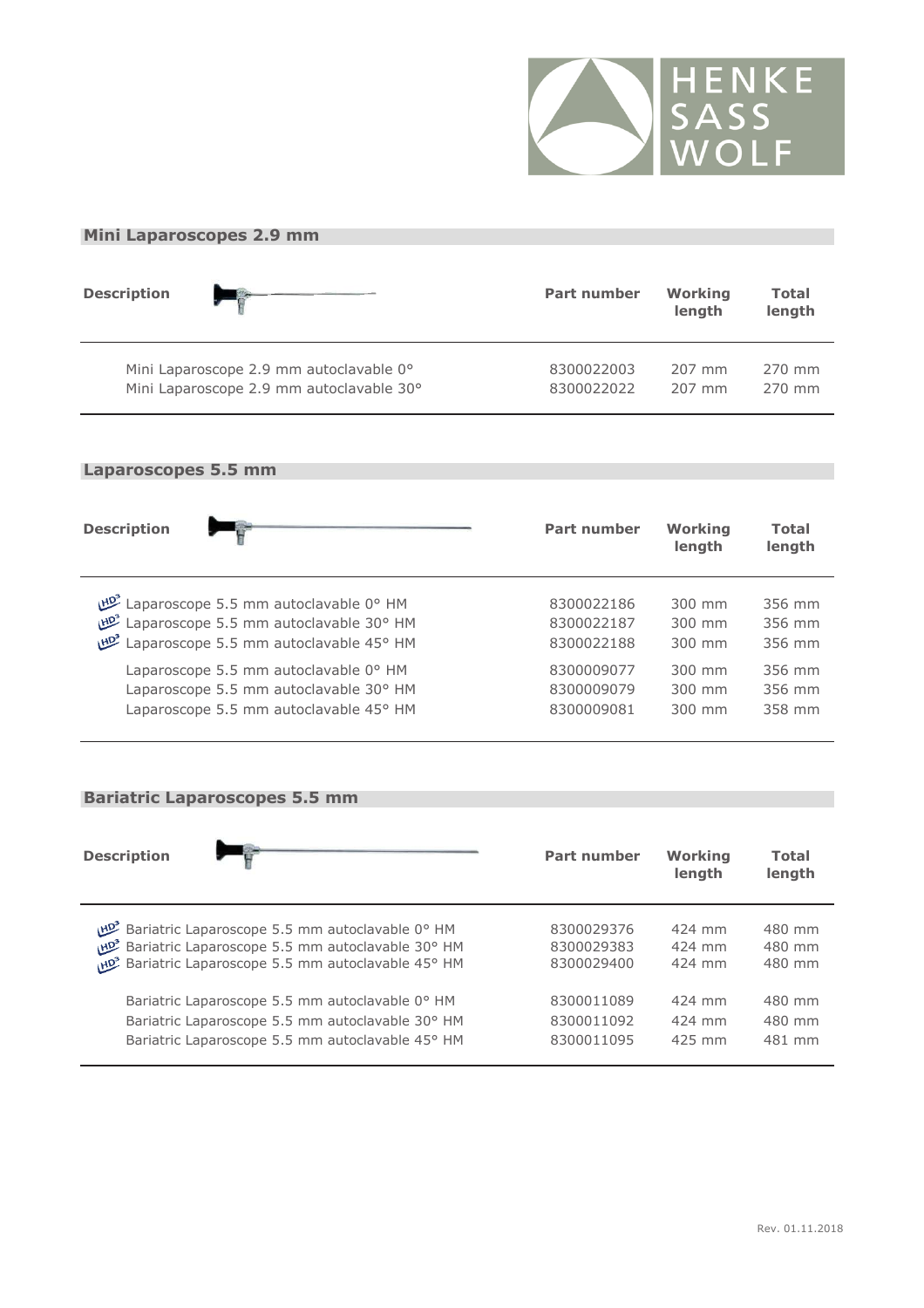

### **Laparoscopes 10.0 mm**

| <b>Description</b> |                                      | <b>Part number</b> | Working<br>length | <b>Total</b><br>length |
|--------------------|--------------------------------------|--------------------|-------------------|------------------------|
|                    | Laparoscope 10.0 mm autoclavable 0°  | 8300018846         | 330 mm            | 405 mm                 |
|                    | Laparoscope 10.0 mm autoclavable 30° | 8300019168         | 330 mm            | 405 mm                 |
|                    | Laparoscope 10.0 mm autoclavable 45° | 8300019169         | 330 mm            | 405 mm                 |
|                    | Laparoscope 10.0 mm autoclavable 0°  | 8300009082         | 330 mm            | 405 mm                 |
|                    | Laparoscope 10.0 mm autoclavable 30° | 8300009083         | 330 mm            | 405 mm                 |
|                    | Laparoscope 10.0 mm autoclavable 45° | 8300009084         | 330 mm            | 405 mm                 |

#### **Bariatric Laparoscopes 10.0 mm**

| <b>Description</b> |                                                | <b>Part number</b> | Working<br>length | <b>Total</b><br>length |
|--------------------|------------------------------------------------|--------------------|-------------------|------------------------|
|                    | Bariatric Laparoscope 10.0 mm autoclavable 0°  | 8300020061         | $450$ mm          | 532 mm                 |
|                    | Bariatric Laparoscope 10.0 mm autoclavable 30° | 8300020062         | 450 mm            | 532 mm                 |
|                    | Bariatric Laparoscope 10.0 mm autoclavable 45° | 8300020063         | 450 mm            | 532 mm                 |
|                    | Bariatric Laparoscope 10.0 mm autoclavable 0°  | 8300003336         | 450 mm            | 532 mm                 |
|                    | Bariatric Laparoscope 10.0 mm autoclavable 30° | 8300003337         | 450 mm            | 532 mm                 |
|                    | Bariatric Laparoscope 10.0 mm autoclavable 45° | 8300003339         | 450 mm            | 532 mm                 |